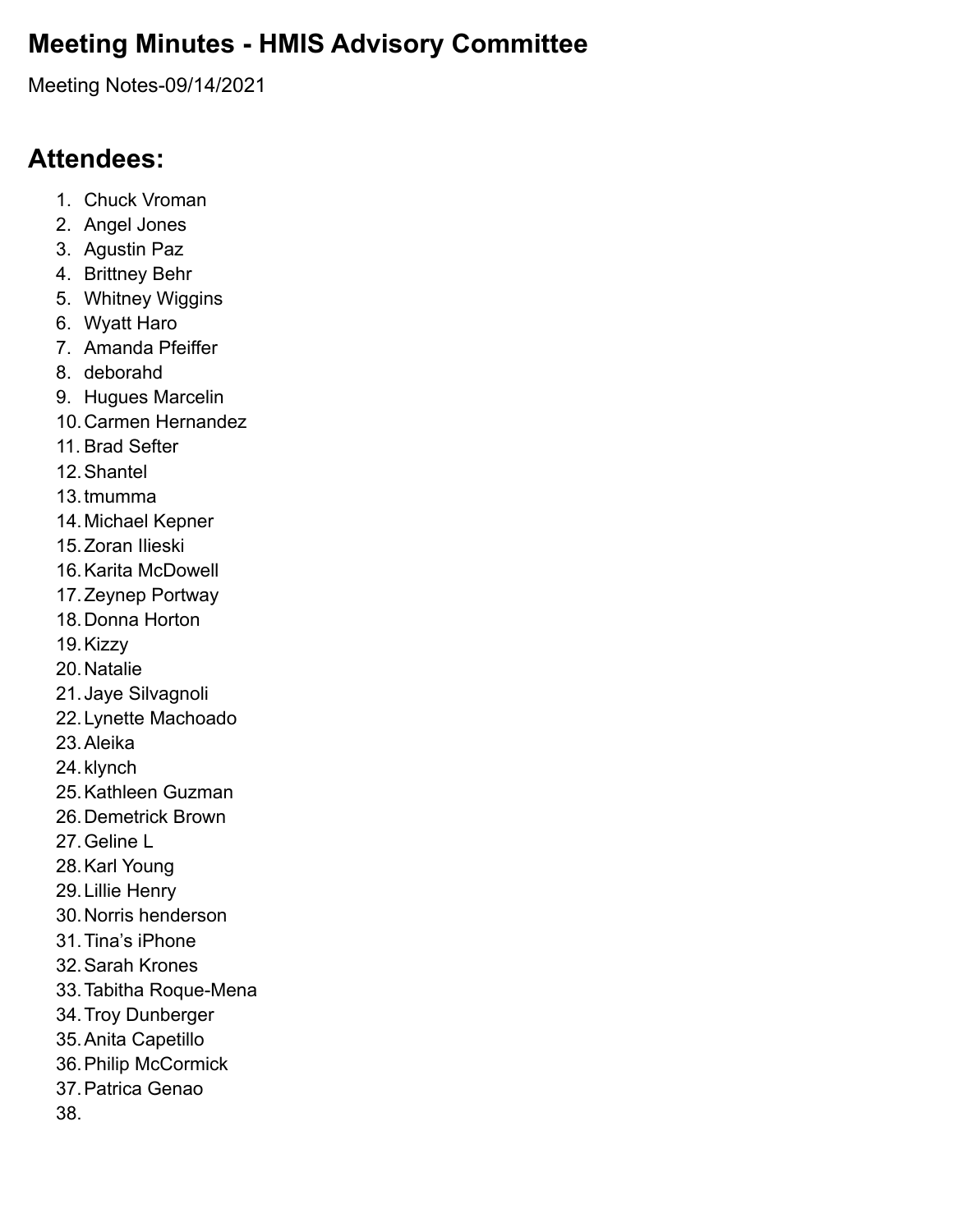## **● Approve Mission**

- **○ Whitney asked for feedback from team to gather words, phrases to build mission statement**
	- Key words: collaboration, data-driven, user friendly, translatable, delivering **excellence in system improvement, ensuring effective resource management, organize, improvement**
	- **Suggest to pull words from HSN Mission statement**
	- **Send email to team via hmis-advisory@hsncfl.org**

#### **● Nomination for Official Committee Members**

- **○ Wyatt described ideas for Committee Structure**
	- **■ See slide for detailed responsibilities**
	- Voting members nominated from outside of HSN or HMIS team.
	- **■ Voting Member Nominees (joined by acclamation):**
		- **● Aleika Arboleta (HOPE Helps)**
		- **● Brad Sefter (HCCH)**
		- **● Tabitha Roque-Mena (Pathways)**

#### **● HMIS Committee Purpose**

**○ "Oversee the CoC's implementation of HMIS, what we do with the data and how we use it."**

## **● HMIS Training & Support**

- **○ HUD Data Standards**
	- **Brittney presented slides describing new data standards.** 
		- **● Demographics**
			- **○ Gender is now multi-select option**
			- **○ Race is now multi-select option**
			- **○ Ethnicity relabeled**
			- **○ Two disability categories relabeled**
		- **● PSH Projects**
			- **○ Two new elements: Well-being and Moving on Assistance Provided**
			- **○ Moving on not required, unless we implement new Movin On program**
		- **● SSVF Projects**
			- **○ New financial assistance term (food assistance)**